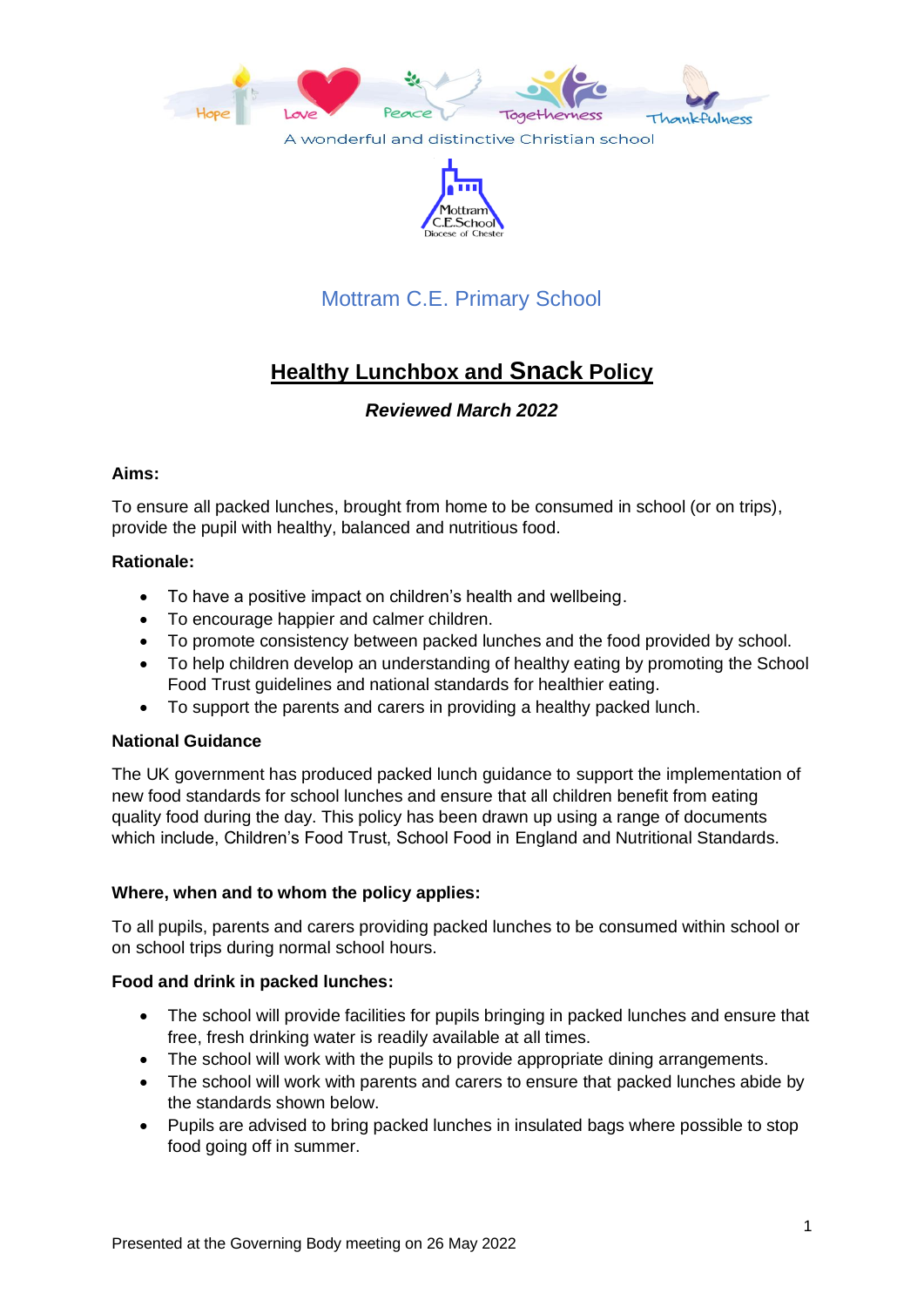

## **Packed lunch should include:**

- At least one portion of fruit and one portion of vegetable every day.
- Meat, fish or other source of non-dairy protein (e.g. lentils, chickpeas, houmous and falafel) every day.
- Oily fish, such as salmon, at least once every three weeks.
- A starchy food, such as any type of bread, pasta, rice, couscous, noodles, potatoes or other type of cereals every day.
- Dairy food such as milk, cheese, yogurt, fromage frais or custard every day.

#### **Ideas of what to include:**

The ideas below are recommendations by the British Nutrition Foundation:

#### **Drinks**

- Carton of semi-skimmed milk
- Bottle of water
- Juice (no added sugar)

#### **Dairy**

- Low fat fruit yoghurt
- Fruit fromage frais

## **Fruit & Vegetables**

- Banana
- Handful of raisins
- Cherry tomatoes
- Carrot sticks
- Sticks of sweet pepper
- Handful of grapes and strawberries
- Peach or nectarine
- Small tub of fruit cocktail in juice
- Banana smoothie (banana, low fat yoghurt and orange juice)
- Cucumber and carrot sticks

#### **Other**

- Slice of banana bread
- Tortilla wrap and grilled chicken, lettuce and red pepper slices (with reduced calorie mayonnaise)
- Rice, bean and ham salad (boiled rice, kidney beans, green beans and chopped ham) with a little olive oil and lemon juice
- Couscous salad with grilled chicken, chopped peppers and sultanas
- Tuna and pasta salad with tinned tuna, chopped peppers and a little olive oil and lemon
- Granary roll with tinned salmon, lettuce and cucumber (reduced calorie mayonnaise)
- Pasta and salmon salad (boiled pasta, tinned or grilled salmon and chopped cucumber) with reduced calorie mayonnaise
- Tortilla wrap with mixed beans, grated cheese, lettuce and a little soured cream or reduced fat crème fraiche